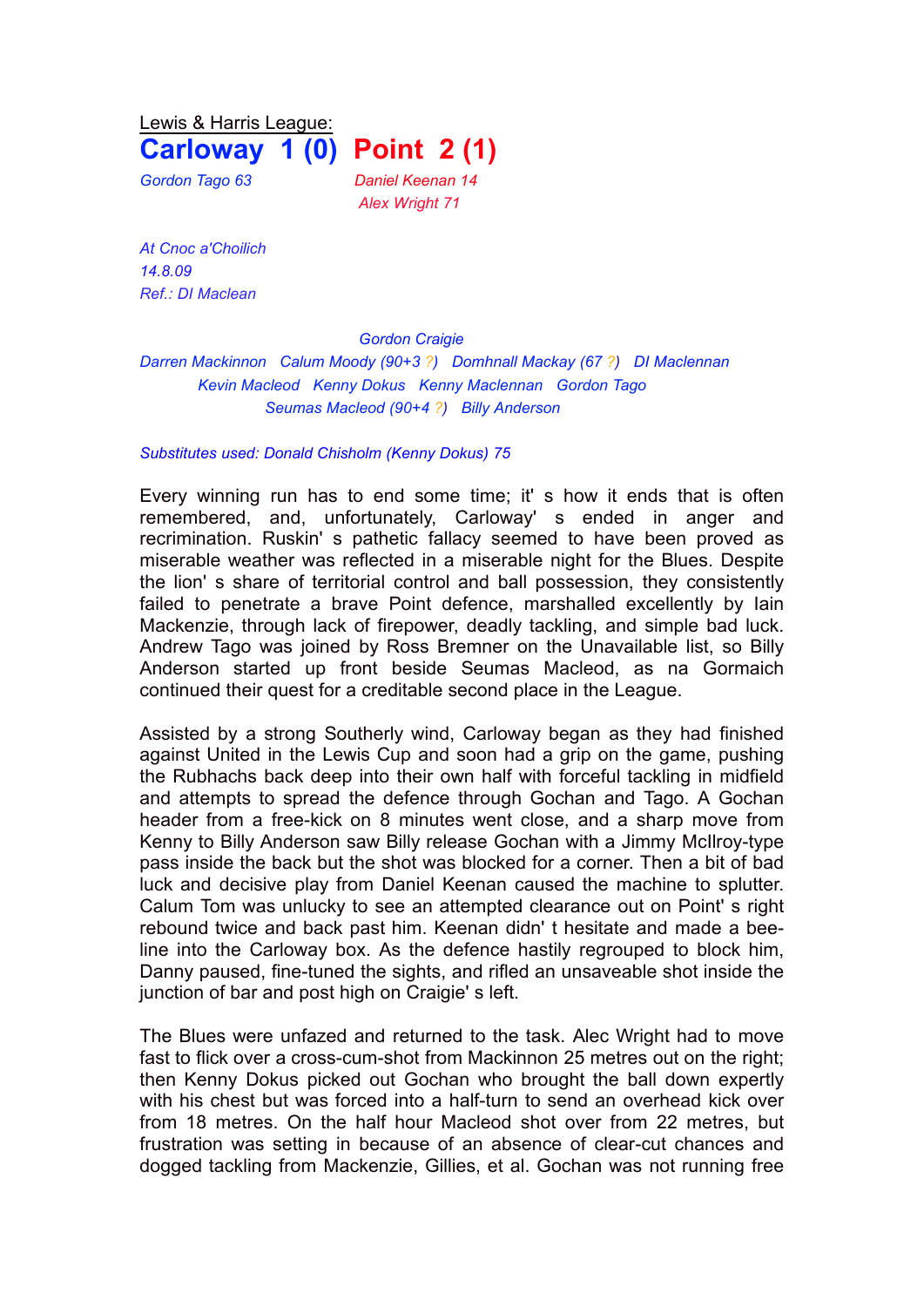as he did on Monday and Anderson, Macleod and Tago were retreating to find the ball, so opportunities, when they appeared were 20 metres out, plus. Keenan almost spoiled the party further with two breaks, on 39 and 41 minutes, the first time as he drove into the box, being denied on the six metre line by Domhnall, then with a header from 10 metres from a free-kick on the right which just slipped past the post. Kenny Beag ended the half with a trademark drive from 25 metres, high to the right.

The pattern continued in the second half, Carloway with 70% of possession and play, Point defending stoutly as far outside their box as possible and breaking rapidly, given a half-chance. People were already starting to check their watches when, suddenly, what seemed then to be the breakthrough, appeared. Domhnall won the ball on the right 10 metres into his half and fired it 20 metres forward to Anderson, whose neat reverse turn and twist allowed him to send a low diagonal pass through the Rubhach defence. Tago' s marker chose the worst time to slip and Gordon raced forward unchallenged and sent a glorious shot screaming past Wright' s right from 18 metres.

Clearly the Blues thought the fun would start now but the mood immediately darkened when Domhnall was booked for handball on the half-way line (and a free-kick given to Point), although Keenan and - was it Andrew Murray? were technically offside a couple of metres behind him inside the Carloway half. The next four minutes turned the game again. Kenny Beag met a low cross about 20 metres out centrally and sent a low beautiful drive just clipping off the outside of Wright' s left hand post. Alec Wright then sent an almighty wind-assisted kick-out downfield. Craigie, who had been reading the Gazette for most of the half, raced out as defenders and Keenan and Macpherson raced into the box. At the last moment he realised he' d come too far but could only flap desperately at the ball as it bounced high over him and into the net.

Credit to the Blues as they stuck to their task and were rewarded with a freekick just inside the box for time-wasting by Wright (quite a surprise, that was!). However, the free-kick disappeared into a ruck of about 18 players. Billy Anderson now dropped back for Dokus. Tocan came on but still clear chances did not appear in the frenetic final minutes. A high clearance inside the 6 metre box felled a Carloway player and led to a reasonable penalty claim; a Point defender had to chest the ball off the goal-line and past the post as Wright was pressured. Stewart Macpherson seemed to use an arm when blocking a cross from the right.

Then in the final moments of injury-time Calum Tom sent Macleod free but, under pressure (illegal according to Calum Tom, for which he was booked) from 8 metres he crashed the ball wide. Then he joined Calum in Domhnall Iain' s notebook after the final whistle for sharing his opinions with the referee.

Anger at the referee is a form of displacement activity as frustration built up because efficient outfield play didn' t automatically lead to goals. If possession and neat build-up play won games, Carloway would have strolled to victory. Point were under pressure throughout, with the attack confined to